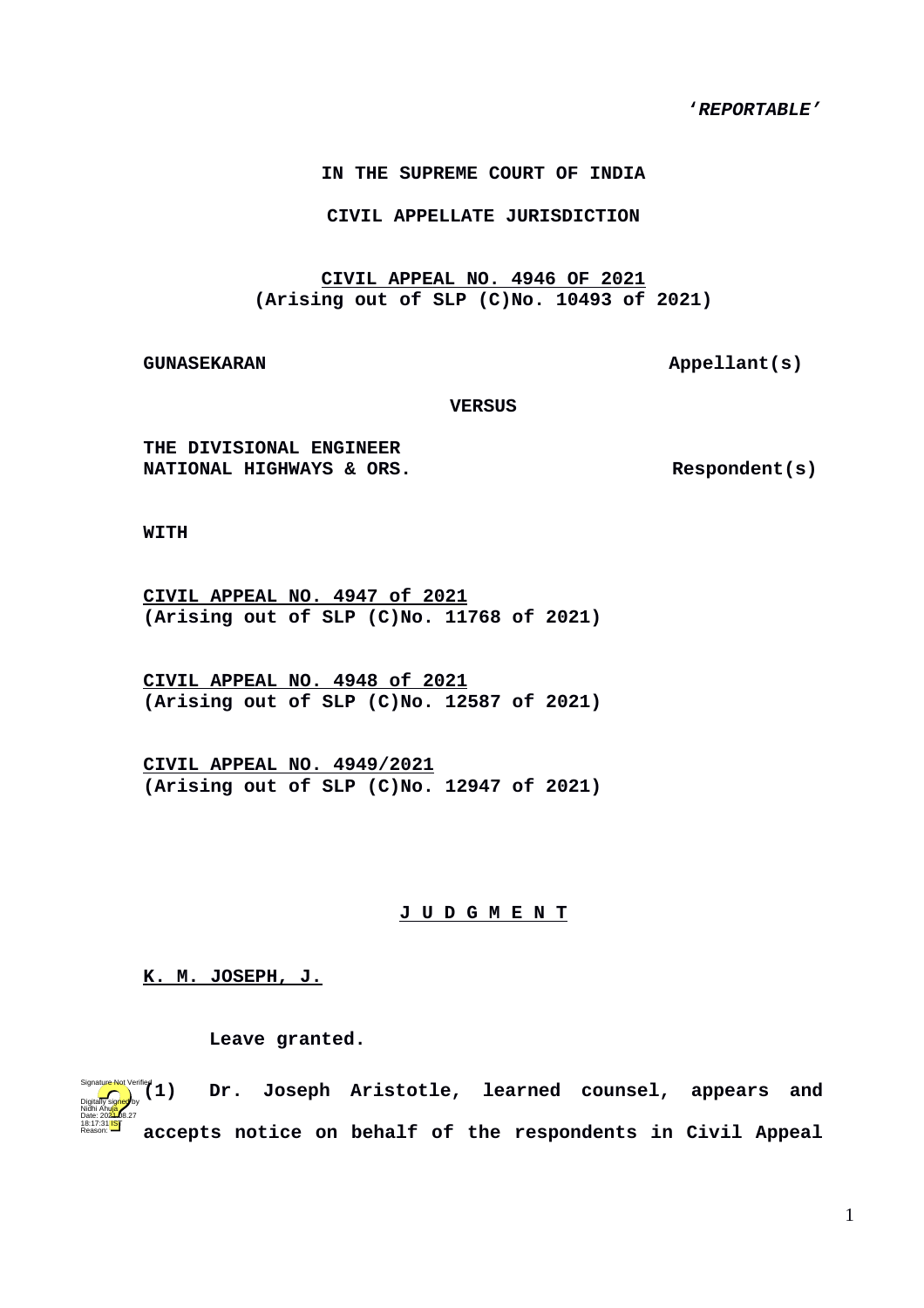**No. 4948 of 2021 (arising out of SLP (C)No. 12587 of 2021) and Civil Appeal No. 4949 of 2021 (arising out of SLP (C)No. 12947 of 2021).**

**(2) The appellants in these cases filed writ petitions wherein they mounted challenge to the show cause notices issued by the respondents. The High Court, by the impugned judgment, did not interfere with the impugned notices noting that the appellants have not attributed any malafides and their writ petitions were accordingly, dismissed.**

**However, in paragraph 15 it held as follows:** 

**"15. However, it is open to the petitioners to offer their explanation to the impugned show cause notices to the respondents, within a period of ten days from the date of receipt of copy of this order and if any explanation is offered by the petitioners, the 2nd respondent shall consider the same and pass orders within a period of two weeks from the date of receipt of their explanation and thereafter, shall proceed further. No costs. Consequently, connected miscellaneous petitions are also dismissed."**

**The dispute lies essentially in a narrow compass. The allegation raised in the show cause notices is to the effect that the appellants have encroached upon the property comprising in the 'National Highway' in question. The case set up by the appellants before the High Court was that the notices have been issued, purporting to be under Section 28(2)(ii) of the Tamil Nadu State Highway Act, 2001 (hereinafter referred to as State Act, 2001, for brevity). It was contended that the said enactment had become void in**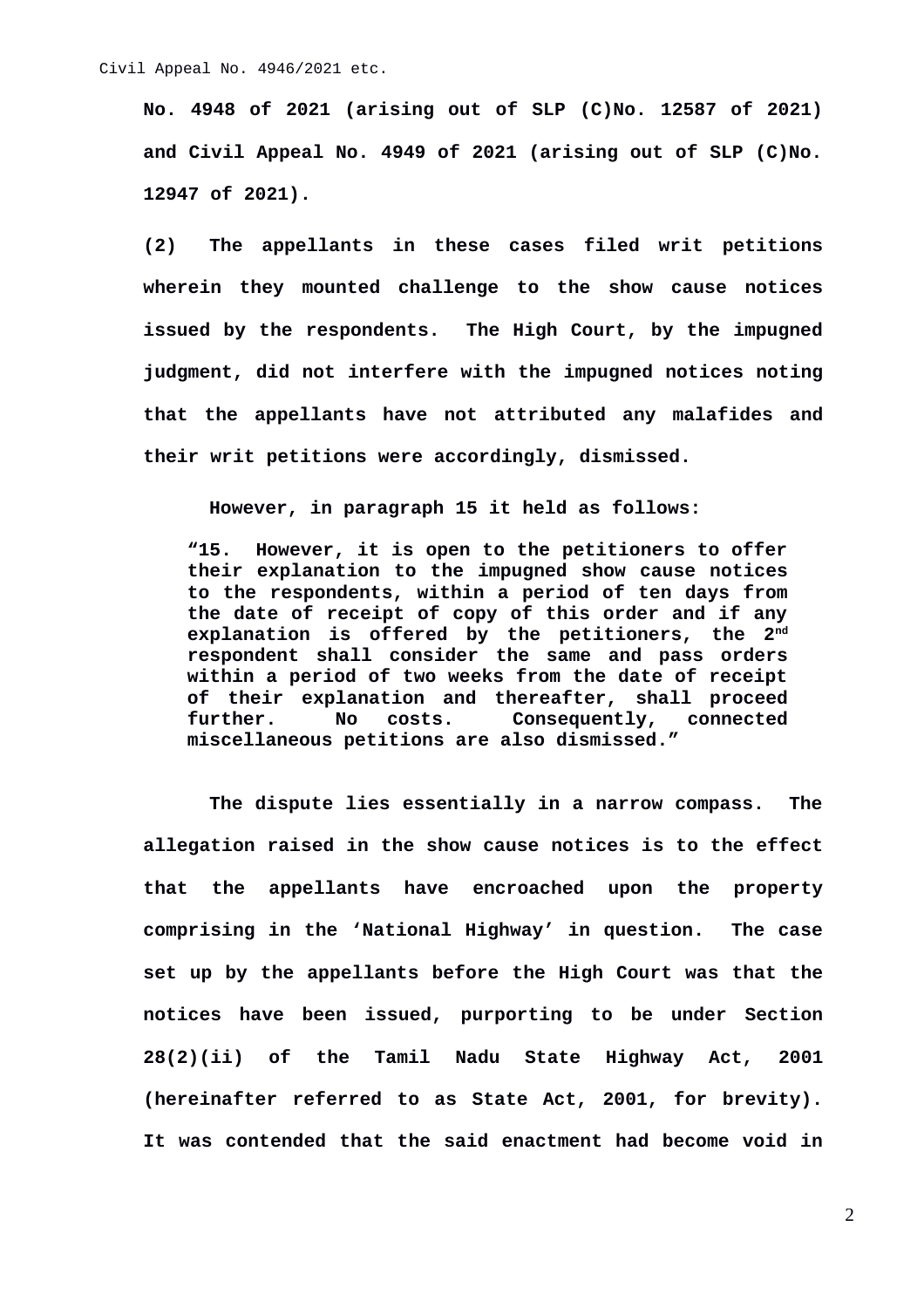**view of the enactment of the Right to Fair Compensation and Transparency in Land Acquisition, Rehabilitation and Resettlement Act, 2013. It was expatiated and is contended that the authority under the State Act, 2001, did not have the jurisdiction in the matter of dealing with the alleged encroachments over the National Highway.** 

**The High Court notices that though the road actually belongs to the National Highways Department, the construction and maintenance of the road was under the supervision and control of the officer of the National Highways Wing, Highways Department, Government of Tamil Nadu. Noticing that since the subject matter of the road is under the maintenance and supervision of the National Highways Wing, Highways Department, Government of Tamil Nadu, the Court did not find any error in the impugned notices. It is further noted that there were 326 encroachers in the said Highway and such encroachments were identified after survey and notices were issued. It was further observed that the impugned notices are only show cause notices, which are normally not interfered with, except for lack of jurisdiction of the authority or if malafides is attributed. Accordingly the writ petitions were dismissed as noticed.**

**(3) We have heard Shri B. Karunakaran, learned counsel for the appellants, and Shri V. Krishnamurthy, learned**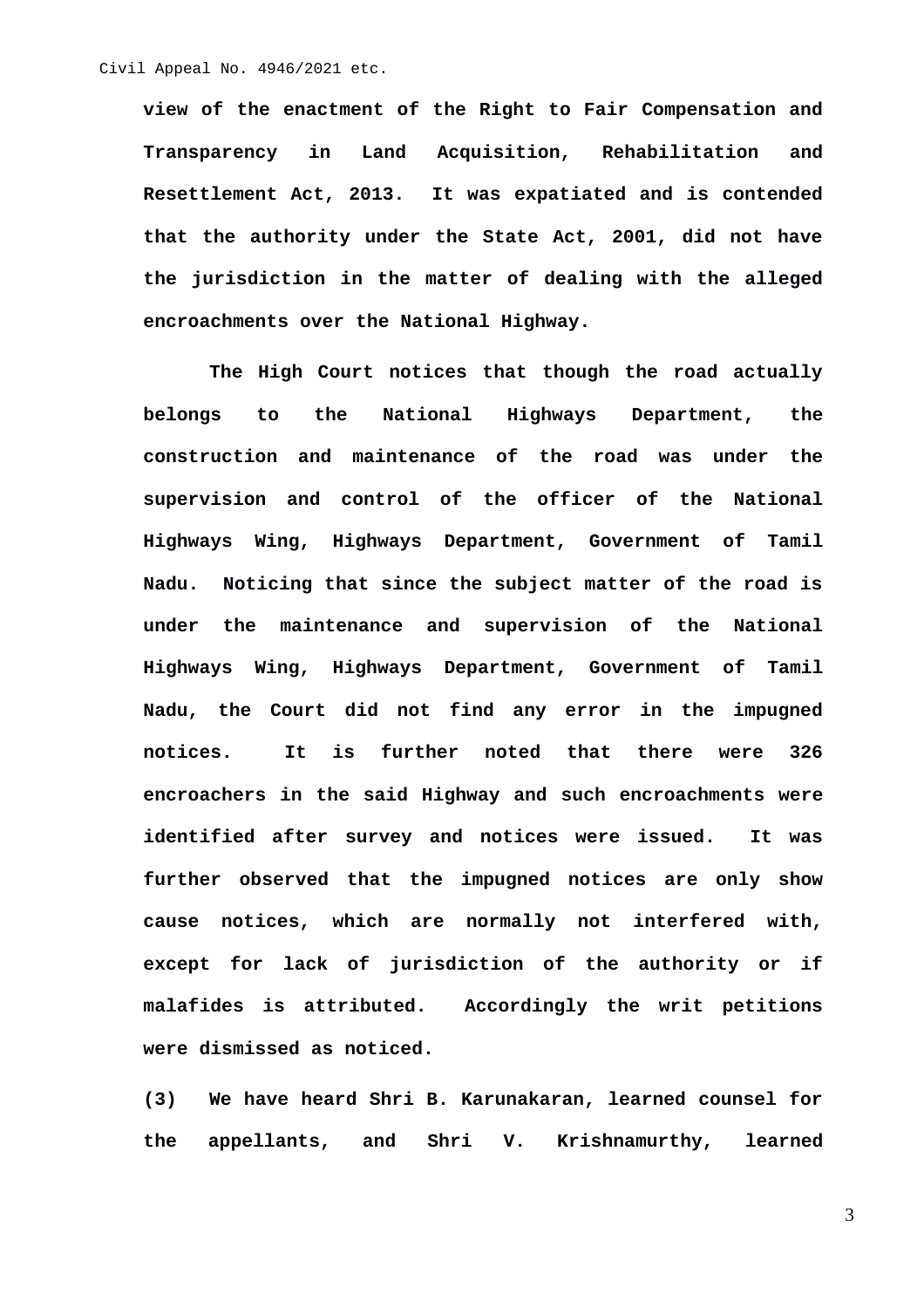**Additional Advocate General for the State.**

**(4) In the appeals, the appellants persisted with the complaint that the notices have been issued under the State Act, 2001. It is the case of the appellants that the officer who issued the notices, could not possibly have seized at, power to purport to remove the alleged encroachment in the National Highway.**

**(5) The contention on the other hand of the State as articulated by Shri V. Krishnamurthy, learned Additional Advocate General for the State of Tamil Nadu, is that notification has been issued under Section 5 of the National Highways Act, 1956 (hereinafter referred to as 'Act of 1956' for brevity) and the roads in question where the encroachments have taken place are covered by the notification. It is the contention of the respondents that the officer, therefore, who has issued notices purportedly under the State Act, did have jurisdiction, as correctly found by the High Court.**

**(6) If we notice the statutory framework of the Act of 1956, this Act provides in Section 5 as follows:** 

**5. Responsibility for development and maintenance of national highways.—It shall be the responsibility of the Central Government to develop and maintain in proper repair all national highways; but the Central** by notification in the Official **Gazette, direct that any function in relation to the development or maintenance of any national highway shall, subject to such conditions, if any, as may be specified in the notification, also be exercisable by**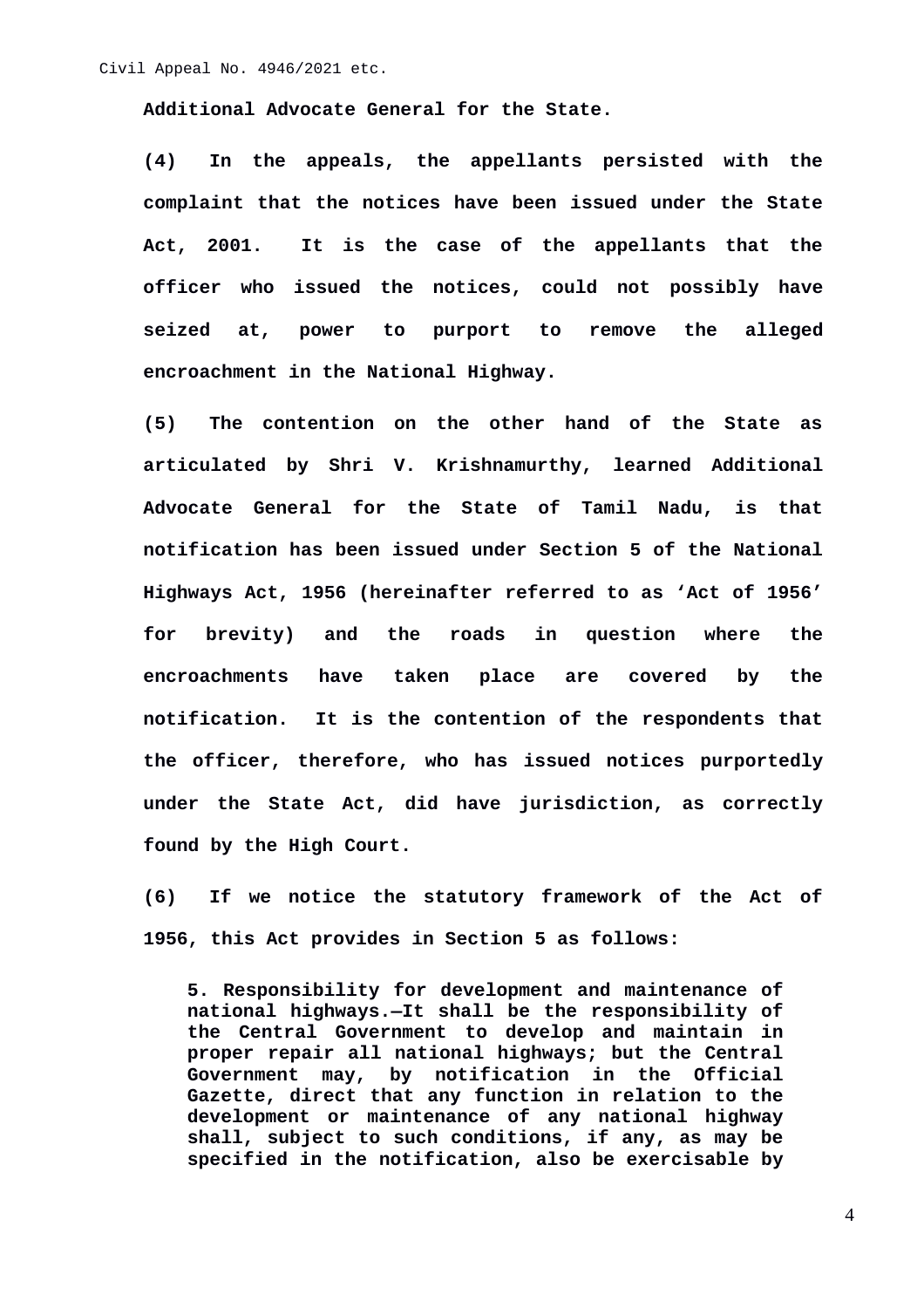**the Government of the State within which the national highway is situated or by any officer or authority subordinate to the Central Government or to the State Government.**

**There is undoubtedly a notification issued under Section 5 in this case.**

**(7) If matters stood thus, perhaps it could be contended that the power comprised in the section has been delegated to the author of the notices in these cases and which extended to the removal of encroachments over the National Highway. We must further notice that in fact, Section 5 speaks about the responsibility of the Central Government to develop and maintain in proper repair the National Highways. It also provides, undoubtedly, that any function in relation to the development and maintenance of any National Highway shall, subject to such conditions, as may be specified in the notification, also be exercisable by the Government of the State within which the national highway is situated or by any officer or authority subordinate to the Central Government or to the State Government. It is in terms of this power that the notification relied upon by the respondent-State has been issued viz., it provides for the functions relating to development or maintenance of the National Highway. The legislature however, has not stood still. In the year 2002, new legislation was churned out viz., The Control of National Highways (Land and Traffic)**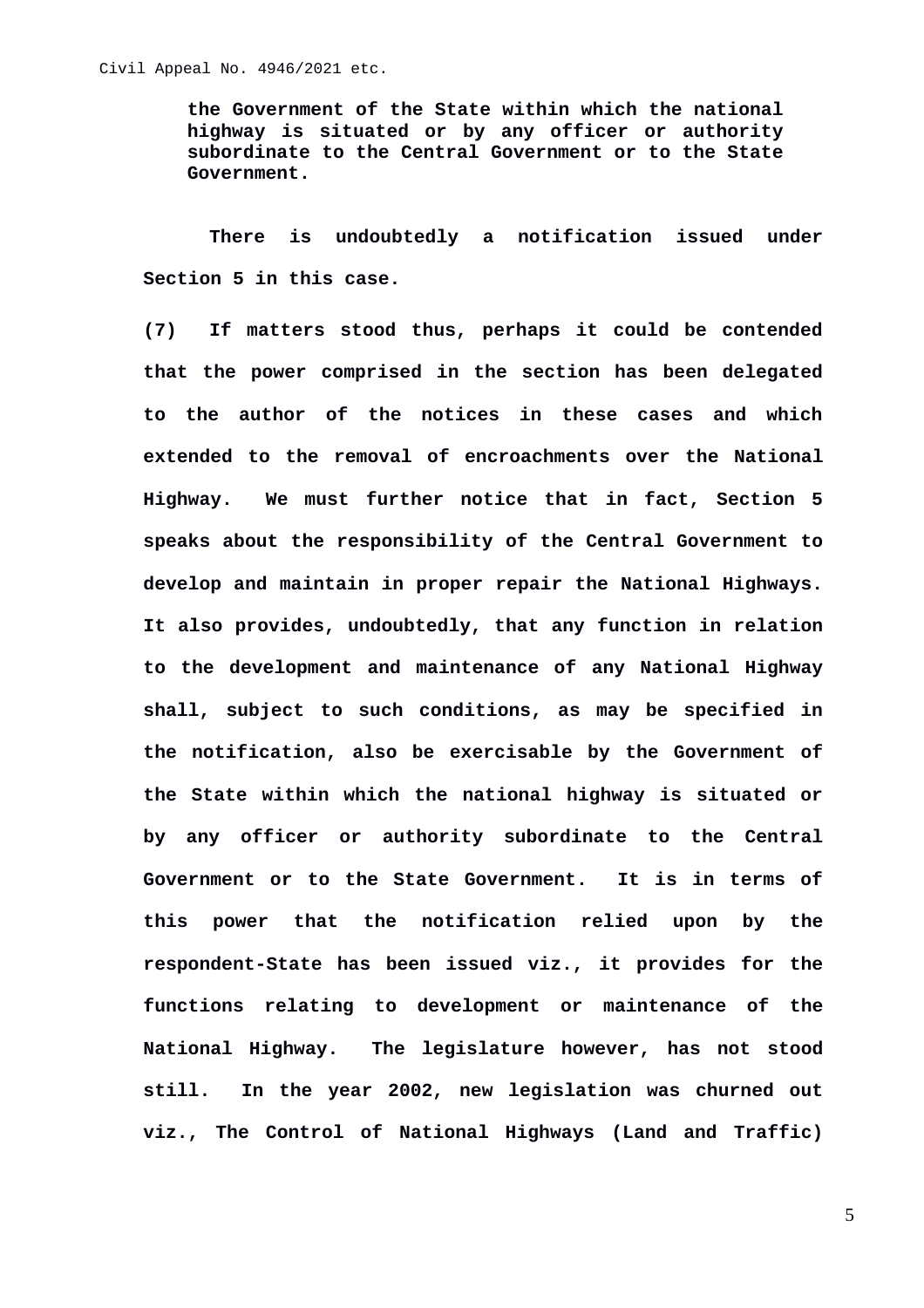**Act, 2002 (hereinafter referred to as 'Act of 2002' for brevity). The following is the statement of objects and reasons:**

**"1. At present, the National Highways are governed by the National Highways Act, 1956 and the National Highways Authority of India Act, 1988. These enactments contain provisions for declaration of the National Highways and for the constitution of the National Highways Authority of India for the development, maintenance and management of the National Highways and the matters connected therewith. However, these enactments do not give powers to the Central Government to prevent or remove encroachments on land under the National Highways/or to restrict access to them from the adjacent land, or to regulate traffic movement of any category of vehicles or animals on the National Highways. The provisions in the existing law and in the Code of Civil Procedure, 1908 have not proved effective in view of dilatory tactics adopted by the private parties to defeat the purposes of these Acts. In order to deal effectively with these problems, it is imperative to vest the Central Government with necessary powers through the Highway Administration. 2. National Highways are rapidly getting congested and choked by undesirable roadside developments and encroachments. In fact, encroachments make further widening of the existing roads in response to growing traffic, very difficult and costly, and often, impossible. The result is that the main traffic on the National Highways is subjected to a lot of hardship and there is widespread criticism about the deteriorating level of service.**

**3. The absence of legislation empowering the competent authority to remove encroachments on the National Highways has resulted in shops, hotels, tea stalls, repair shops, petrol pumps, weigh bridge, residences and commercial establishments extending their activities right on the National Highways land. 4. Highway authorities do not have either power to regulate traffic coming on the National Highways or to control the number of access roads joining the highways. All this leads to failure of roads and bridges caused by overloading, increased congestion, waste of fuel, reduced speed, high incidents of accidents, increased vehicle operating costs and unhealthy and unhygienic conditions. It has been**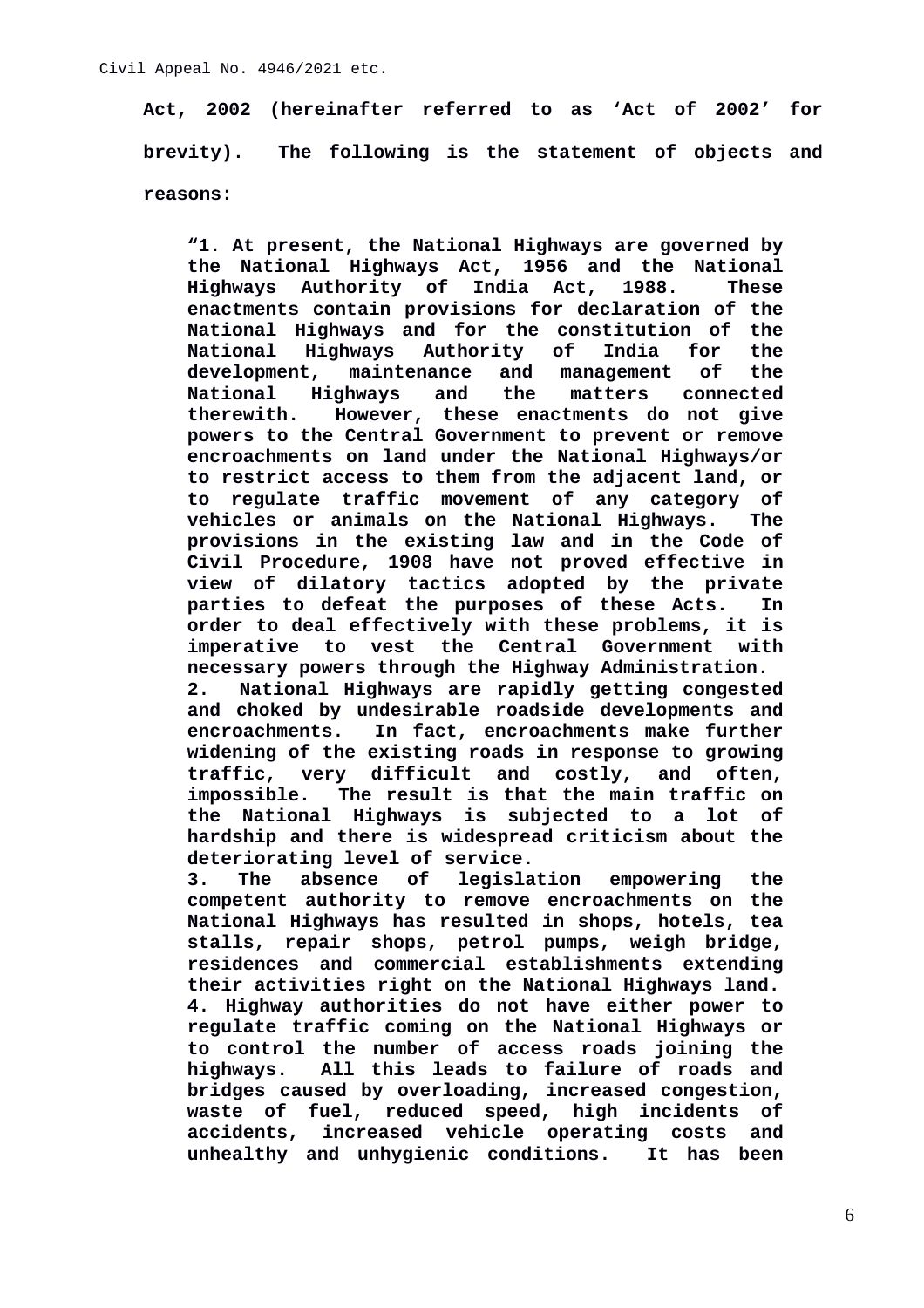**also observed that highways are frequently dug up by utility organisations which put the traffic on highways in danger. The highway authorities have no adequate legal authority to prevent such nuisances."**

**(8) Section 3 provides for the establishment of Highways Administration. It reads as follows:** 

**3. Establishment of Highway Administrations.—(1) The Central Government shall, by notification in the Official Gazette,—**

**(a) establish, for the purposes of this Act, a body or authority consisting of one or more officers of the Central Government or the State Government to be known as Highway Administration to exercise powers and discharge functions conferred on it under this Act; and**

**(b) define the limits of the Highway within which, or the length of Highway on which, a Highway Administration shall have jurisdiction:** 

**Provided that the Central Government may, in the notification issued under this sub-section or by any general or special order, impose any condition or limitation subject to which a Highway Administration shall exercise powers and discharge functions conferred on it under this Act.**

**(2) The Central Government may establish one or more Highway Administrations for a State or Union territory or for a Highway under sub-section (1).**

**(3) Subject to the provisions of this Act, the Highway Administration shall exercise powers and discharge functions conferred on it under this Act in such manner as may be prescribed.**

**(9) Section 4 provides for powers and functions of Highway**

**Administration:**

**4. Powers and functions of Highway Administration.—A Highway Administration shall exercise powers and discharge functions throughout its jurisdiction specified under this Act subject to such conditions or limitations as may be imposed by the notification issued under sub-section (1) of section 3 and by any general or special order made in this behalf by the Central Government.**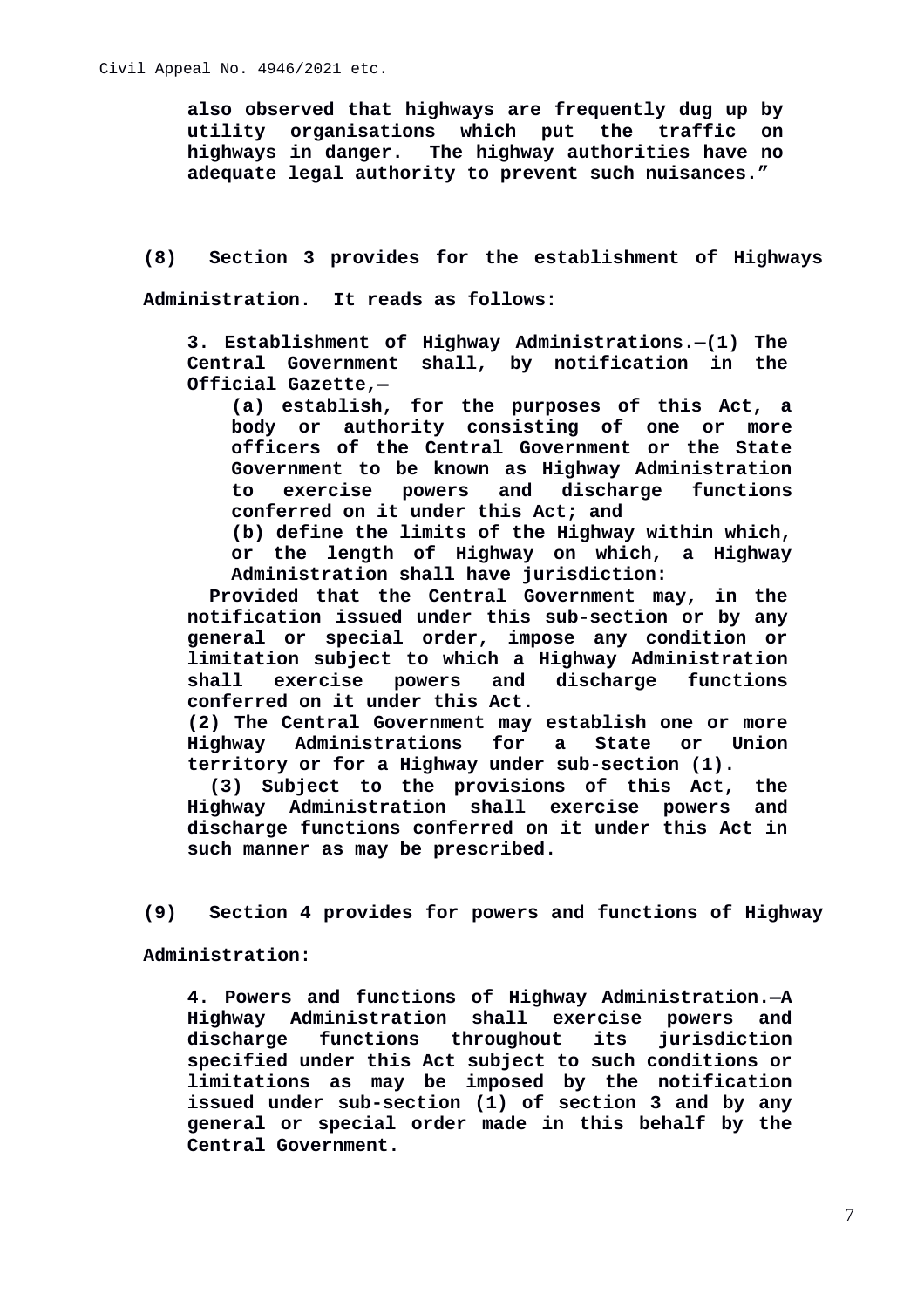**(10) Chapter III deals with prevention of unauthorised occupation of Highway land and under Section 23, the Highway land is deemed to be the property of the Central Government.**

**Section 24** *inter alia* **provides for prevention of occupation of any person of any Highway land or discharge of any material through drain on such land without obtaining prior permission, for such purpose in writing, of the Highway Administration or any officer authorised by such administration.**

**(11) Section 26 dealing with the removal of unauthorised occupation, reads as follows:**

**26. Removal of unauthorised occupation.—(1) Where the Highway Administration or the officer authorised by such Administration in this behalf is of the opinion that it is necessary in the interest of traffic safety or convenience to cancel any permit issued under sub-section (2) of section 24, it may, after recording the reasons in writing for doing so, cancel such permit and, thereupon, the person to whom the permission was granted shall, within the period specified by an order made by the Highway Administration or such officer restore the portion of the Highway specified in the permit in such condition as it was immediately before the issuing of such permit and deliver the possession of such portion to the Highway Administration and in case such person fails to deliver such possession within such period, he shall be deemed to be in unauthorised occupation of highway land for the purposes of this section and section 27.**

**(2) When, as a result of the periodical inspection of highway land or otherwise, the Highway Administration or the officer authorised by such Administration in this behalf is satisfied that any unauthorised occupation has taken place on highway land, the Highway Administration or the officer so authorised shall serve a notice in a prescribed form on the person causing or responsible for such unauthorised**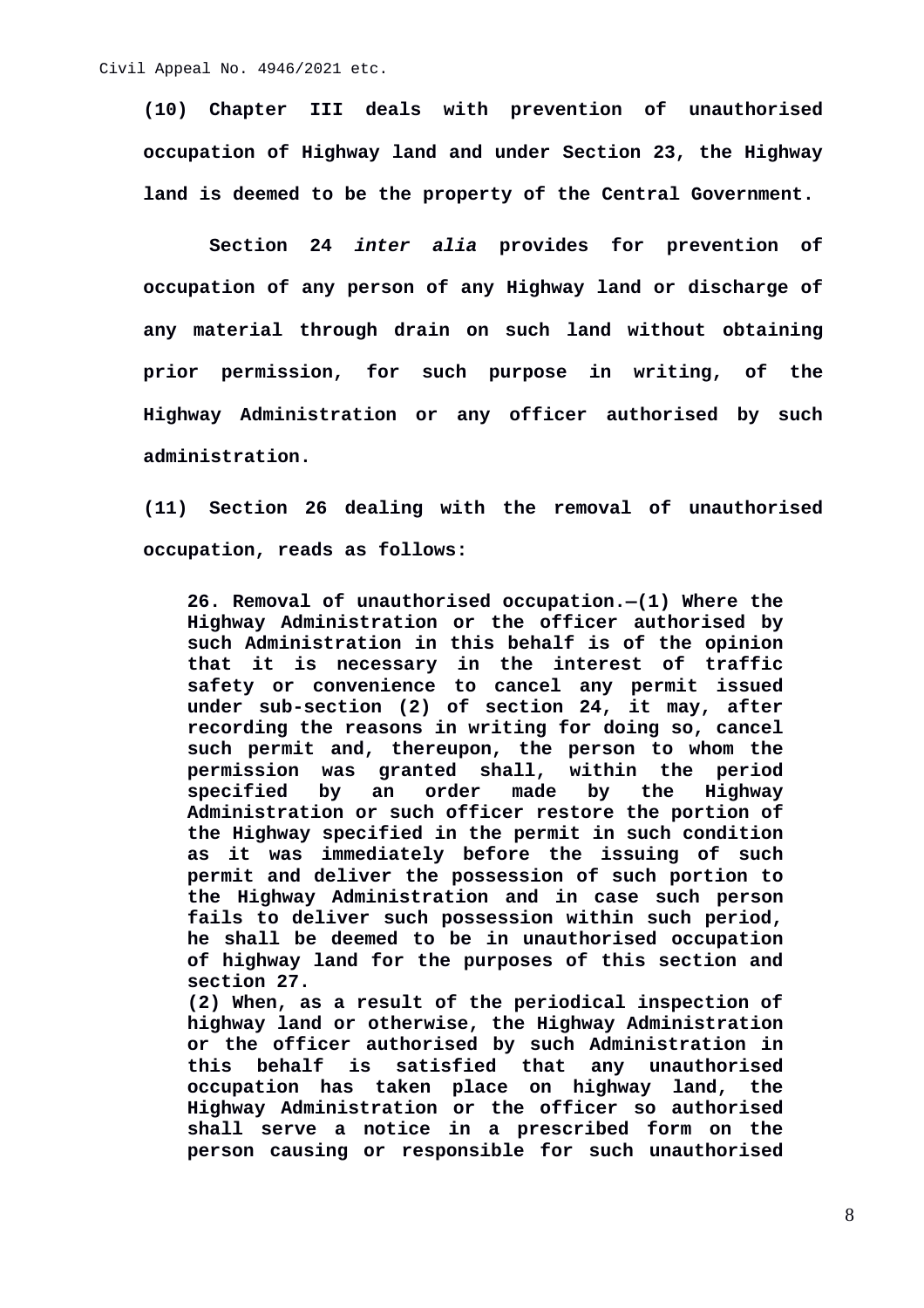**occupation requiring him to remove such unauthorised occupation and to restore such highway land in its original condition as before the unauthorised occupation within the period specified in the notice. (3) The notice under sub-section (2) shall specify therein the highway land in respect of which such notice is issued, the period within which the unauthorised occupation on such land is required to be removed, the place and time of hearing any representation, if any, which the person to whom the notice is addressed may make within the time specified in the notice and that failure to comply with such notice shall render the person specified in the notice liable to penalty, and summary eviction from the highway land in respect of which such notice is issued, under sub-section (6).**

**(4) The service of the notice under sub-section (2) shall be made by delivering a copy thereof to the person to whom such notice is addressed or to his agent or other person on his behalf or by registered post addressed to the person to whom such notice is addressed and an acknowledgment purporting to be signed by such person or his agent or other person on his behalf or an endorsement by a postal employee that such person or his agent or such other person on his behalf has refused to take delivery may be deemed to be prima facie proof of service.**

**(5) Where the service of the notice is not made in the manner provided under sub-section (4), the contents of the notice shall be advertised in a local newspaper for the knowledge of the person to whom the notice is addressed and such advertisement shall be deemed to be the service of such notice on such person.**

**(6) Where the service of notice under sub-section (2) has been made under sub-section (4) or sub-section (5) and the unauthorised occupation on the highway land in respect of which such notice is served has not been removed within the time specified in the notice for such purpose and no reasonable cause has been shown before the Highway Administration or the officer authorised by such Administration in this behalf for not so removing unauthorised occupation, the Highway Administration or such officer,as the case may be, shall cause such unauthorised occupation to be removed at the expenses of the Central Government or the State Government, as the case may be, and impose penalty on the person to whom the notice is addressed which shall be five hundred rupees per square metre of the land so unauthorisedly occupied and where the penalty so imposed is less**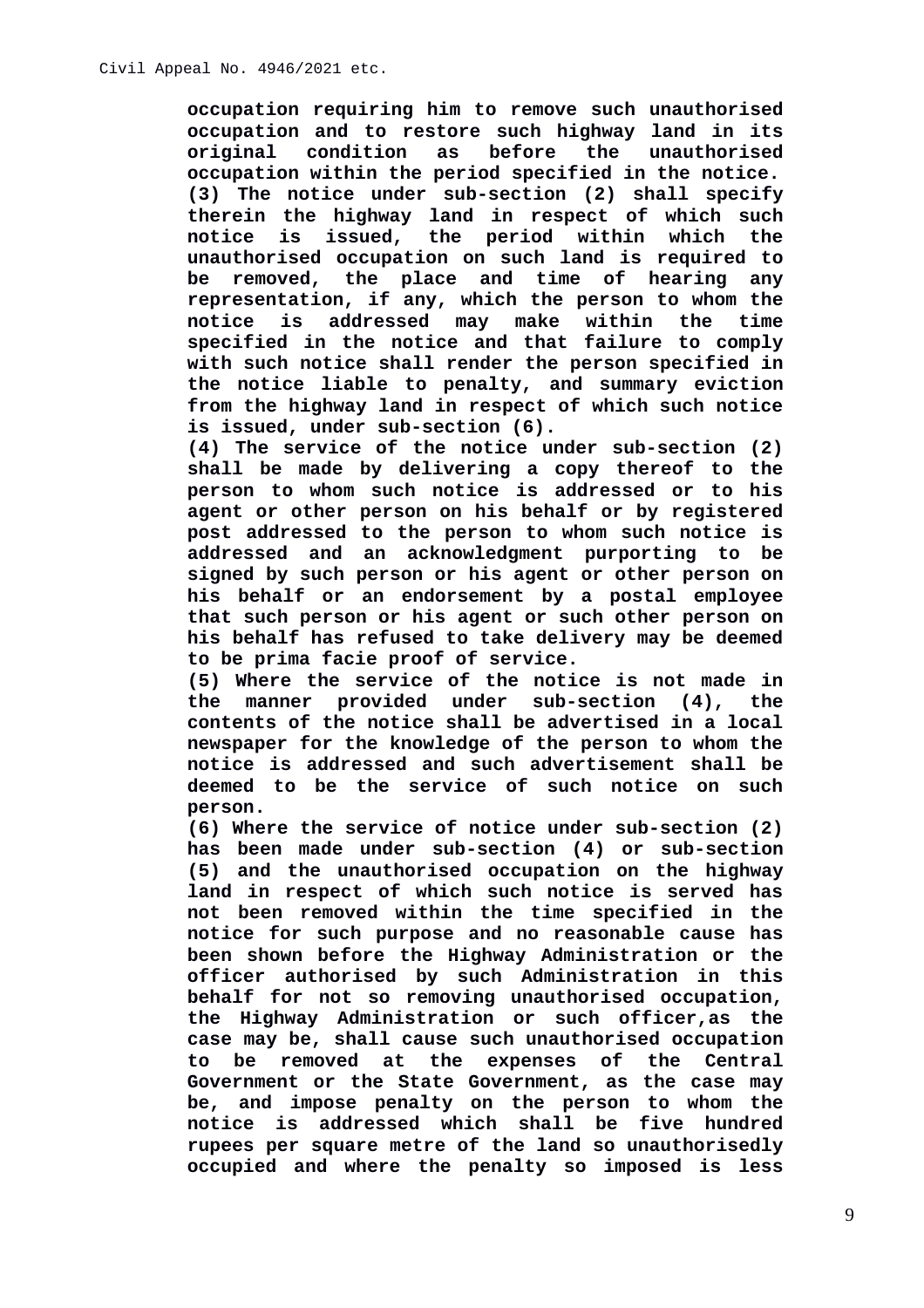**than the cost of such land, the penalty may be extended equal to such cost.**

**(7) Notwithstanding anything contained in this section, the Highway Administration or the officer authorised by such Administration in this behalf shall have power without issuing any notice under this section to remove the unauthorised occupation on the highway land, if such unauthorised occupation is in the nature of—**

- **(a) exposing any goods or article—**
	- **(i) in open air; or**
	- **(ii) through temporary stall, kiosk, booth or any other shop of temporary nature,**
- **(b) construction or erection, whether temporary or permanent, or**
- **(c) trespass or other unauthorised occupation which can be removed easily without use of any machine or other device,**

**and in removing such occupation, the Highway Administration or such officer may take assistance of the police, if necessary, to remove such occupation by use of the reasonable force necessary for such removal.**

**(8) Notwithstanding anything contained in this section, if the Highway Administration or the officer authorised by such Administration in this behalf is of the opinion that any unauthorised occupation on the highway land is of such a nature that the immediate removal of which is necessary in the interest of—**

- **(a) the safety of traffic on the Highway; or**
- **(b) the safety of any structure forming part of the Highway,**

**and no notice can be served on the person responsible for such unauthorised occupation under this section without undue delay owing to his absence or for any other reason, the Highway Administration or the officer authorised by such Administration may make such construction including alteration of any construction as may be feasible at the prescribed cost necessary for the safety referred to in clause (a) or clause (b) or have such unauthorised occupation removed in the manner specified in subsection (7).**

**(9) The Highway Administration or an officer authorised by such Administration in this behalf shall, for the purposes of this section or section 27, have the same powers as are vested in a civil court under the Code of Civil Procedure, 1908 (5 of**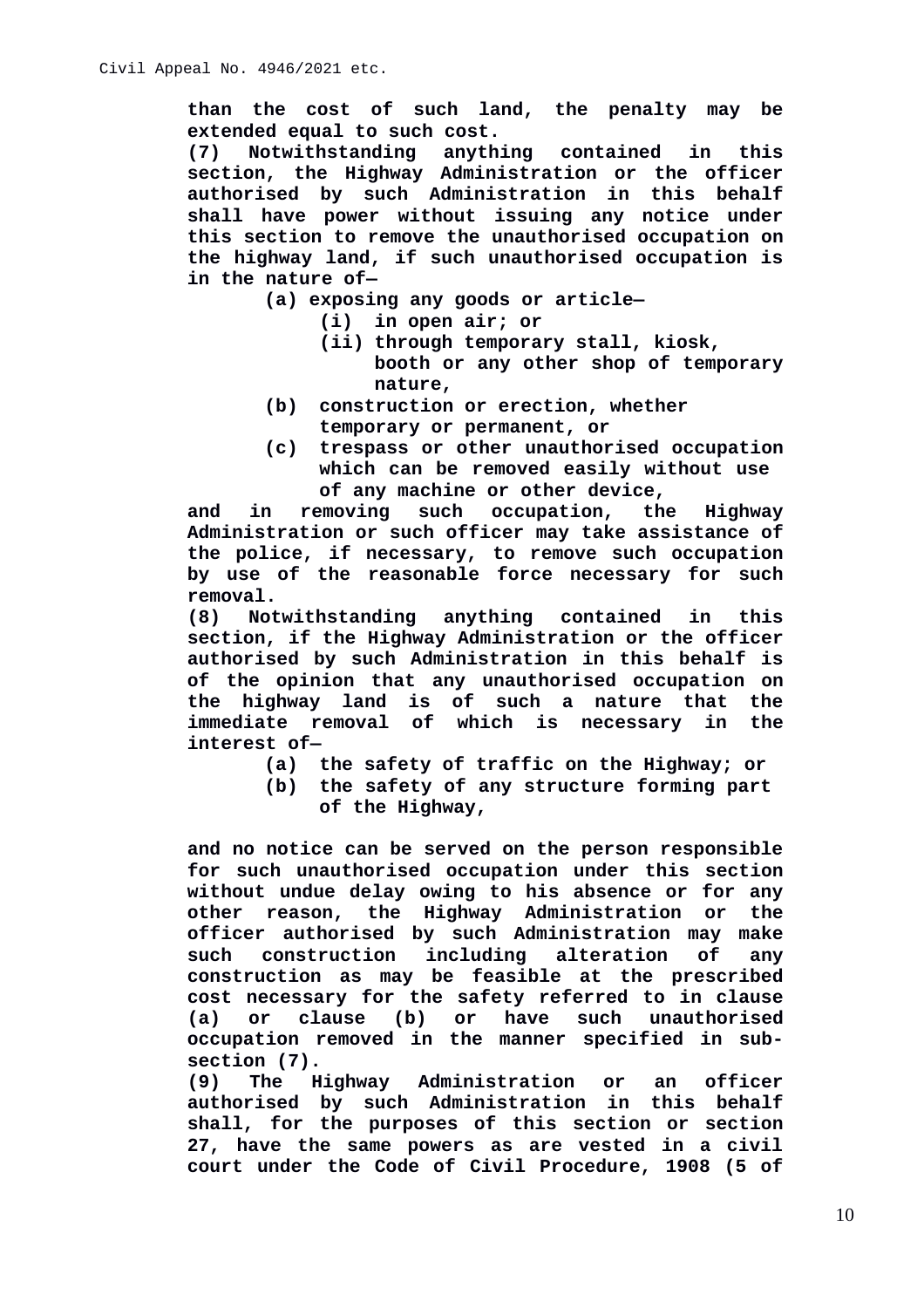**1908), while trying a suit, in respect of the following matters, namely:—**

- **(a) summoning and enforcing the attendance of any person and examining him on oath;**
- **(b) requiring the discovery and production of documents;**
- **(c) issuing commissions for the examination of witnesses; and**

**(d) any other matter which may be prescribed, and any proceeding before such Administration or officer shall be deemed to be a judicial proceeding within the meaning of sections 193 and 228, and for the purpose of section 196, of the Indian Penal Code (45 of 1860) and the Administration or the officer shall be deemed to be a civil court for the purposes of section 195 and Chapter XXVI of the Code of Criminal Procedure, 1973 (2 of 1974)."**

**(12) A perusal of Section 26, bearing in mind the object with which the said law was enacted, leaves us in no manner of doubt, as regards power and procedure for the removal of any encroachment at a National Highway. The appropriate law is the Act of 2002. In other words, the show cause notices which have been issued and impugned in these cases are admittedly issued seeking shelter under Section 5 of the Act of 1956. Power under Section 5 of the Act of 1956 does not extend as is made clear by the circumstances leading to the Act of 2002 and also the express provisions of the Act of 2002, in particular, Section 26 which provides for the procedure as also the power for causing the removal of encroachment in regard to National Highways. Section 14 of the Act of 2002 confer a right of appeal to the Tribunal.**

**(13) The upshot of the above discussion is that the show cause notices which have, in fact, been issued by the**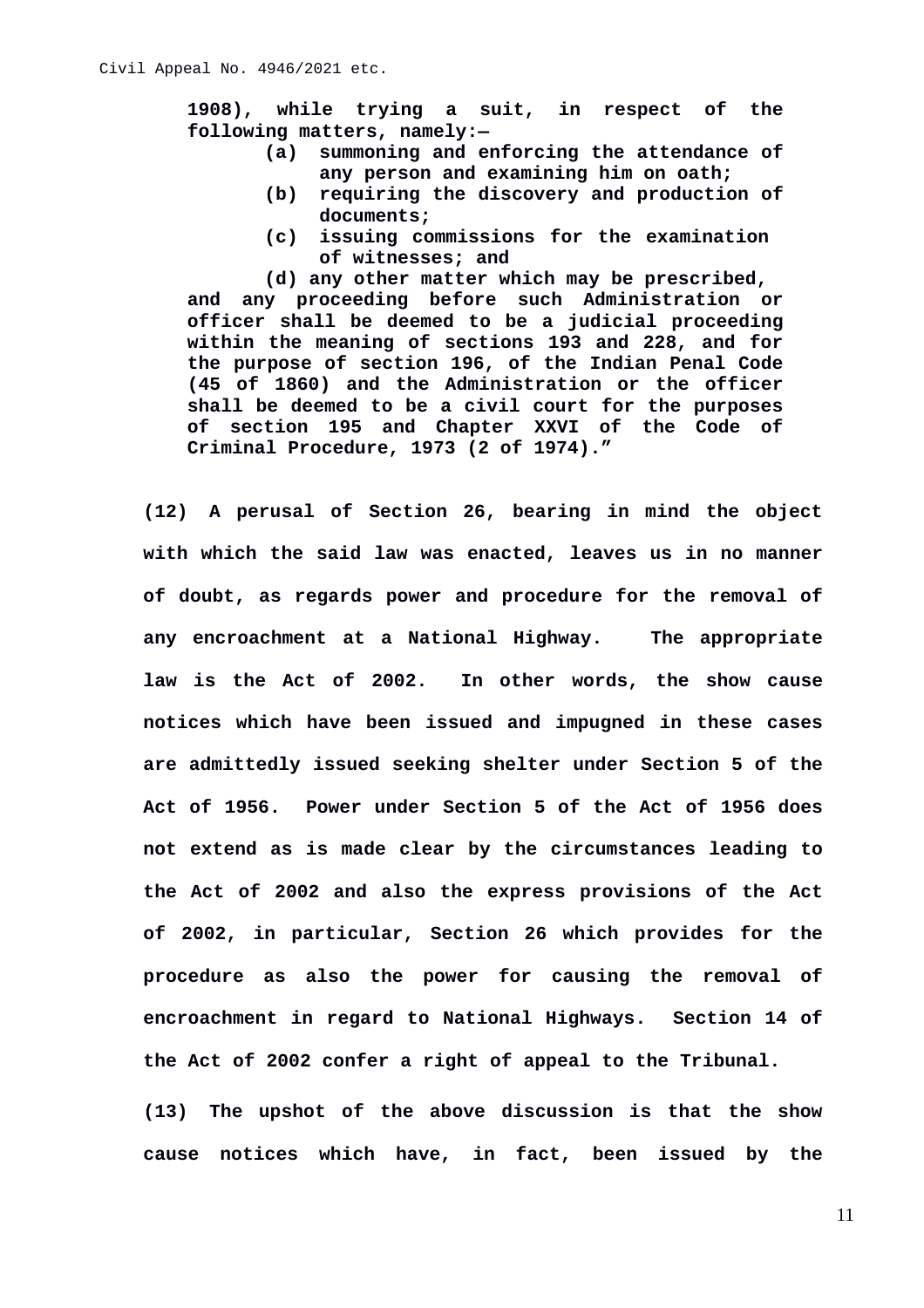**officer clutching the power under Section 28 of the State Act, 2001, and which the learned senior counsel for the State seeks to rest under the provisions of the notification issued under Section 5 of the Act of 1956, are unauthorised. As correctly observed by the High Court, one of the grounds on which show cause notices can be interfered with is the lack of jurisdiction of the authority. This is one such case, where the authority to take action and the law under which such action can be taken are all found located in Act of 2002. To be more specific, the provision of section 26 provides the statutory charter for setting in motion the proceedings to get rid of encroachment over National Highways.** 

**(14) The respondents do not have a case before us that the authority which has issued the impugned show cause notices in these cases is the authority contemplated under Section 26. The authority contemplated in Section 26 is the Highway Authority constituted under Section 3 or any officer authorised by the Highway Authority.**

**Since no claim is raised based on powers under Section 26, we are constrained to interfere in the matter.** 

**Accordingly, the impugned judgment is set aside. The writ petitions are allowed. The impugned show cause notices will stand set aside. However, we make it crystal clear that this will be without prejudice to the competent**